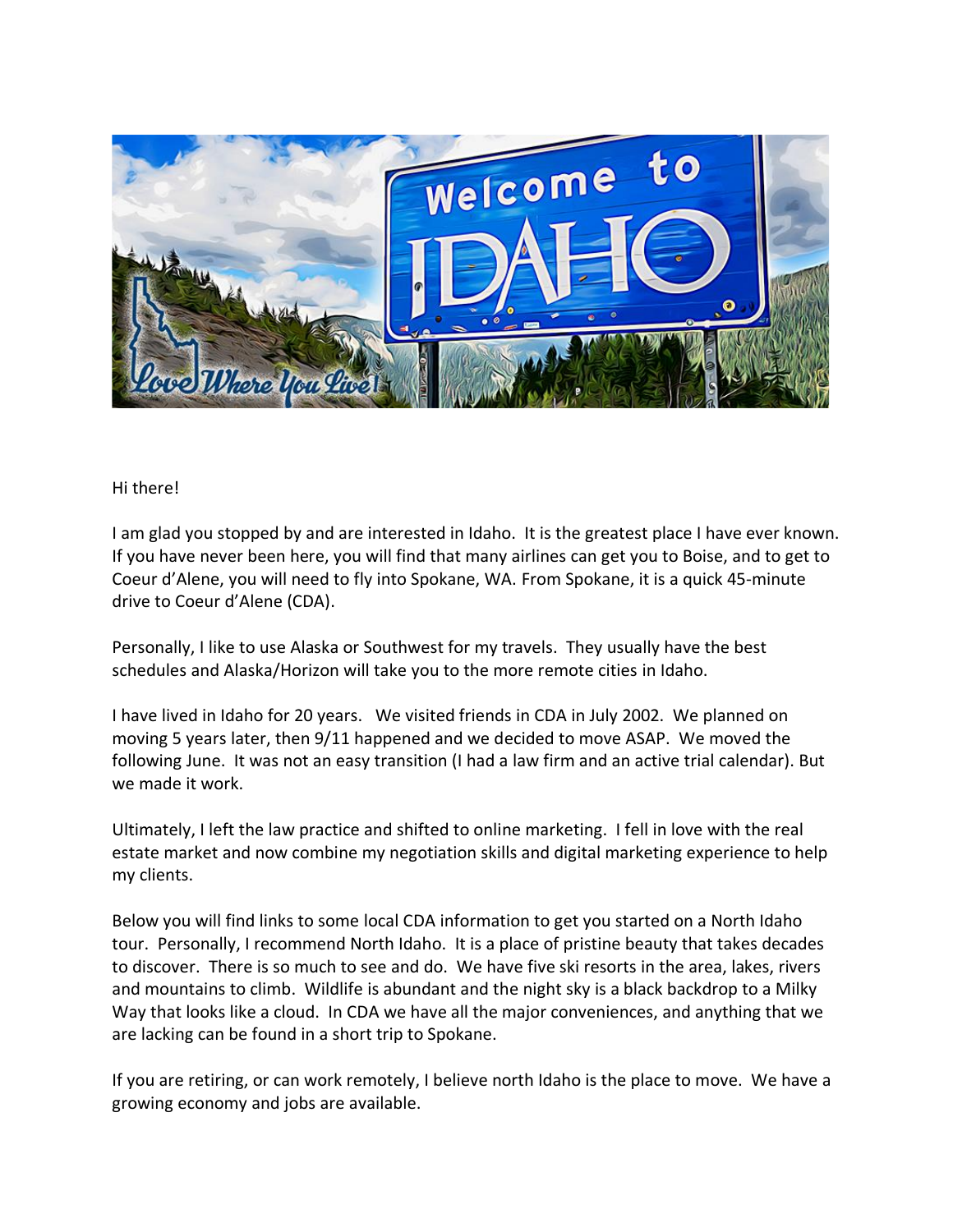My entire extended family moved from southern California to Idaho when we did, but so far, they all moved to the Boise area. If that is an area that interests you, that is fantastic. I know that area well and can help you find an awesome realtor to help you with local expertise.

You're going to love Idaho and it would be my honor to help you get here as quickly and hasslefree as possible.

Michael

PS. If you didn't make a zoom appointment with me, please get in my calendar this week: [https://idaho-properties.com/meeting.](https://idaho-properties.com/meeting) That way you can go through some of the information below and I can get more specific information tailored to your specific needs.

Also, if you need to meet at time that is not showing as available on my calendar, please send me an email at [michael@idaho-properties.com](mailto:michael@idaho-properties.com) and I will make sure that we can set up a time to meet. ශ

## **North Idaho**

I can get you in touch with lenders in the area to get you prequalified. I always offer a few different lenders for you to contact and choose from if you like.

**Note**: I receive no compensation or any kind of incentive (whatsoever) from any vendor that I might refer my clients to. None, Zero, Nada!

For more Real Estate specific articles and market data, visit<https://idaho-properties.com/blog>

Check out these sites:

Coeur d'Alene, ID <https://www.coeurdalene.org/>

City of Coeur d'Alene Official Website <https://cdaid.org/>

Downtown Coeur d'Alene (CDA) <https://cdadowntown.com/>

Coeur d'Alene School District <https://www.cdaschools.org/>